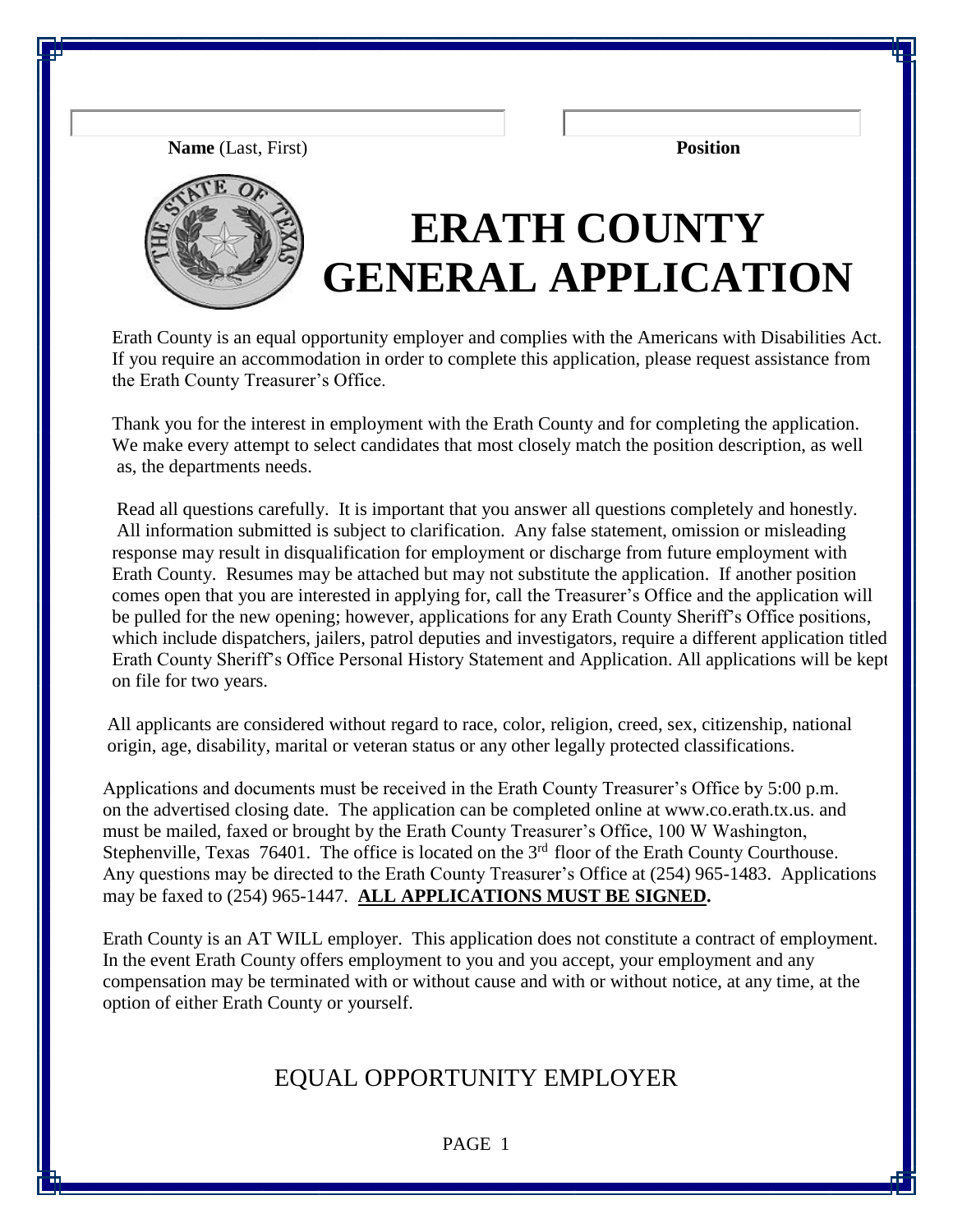### PERSONAL DATA

| The following information is required for verification and contact purposes – please print.                                                                                                                                        |                                   |                   |                         |                          |
|------------------------------------------------------------------------------------------------------------------------------------------------------------------------------------------------------------------------------------|-----------------------------------|-------------------|-------------------------|--------------------------|
| Newspaper<br><b>Referral Source:</b>                                                                                                                                                                                               | Website                           | <b>Employee</b>   | <b>Other</b>            |                          |
| Name (Last, First, MI)                                                                                                                                                                                                             |                                   |                   |                         |                          |
| <b>Address</b>                                                                                                                                                                                                                     |                                   |                   |                         |                          |
| <b>Home Telephone Number</b>                                                                                                                                                                                                       |                                   | <b>Cell phone</b> |                         |                          |
| <b>E-mail Address</b>                                                                                                                                                                                                              |                                   |                   |                         |                          |
| In accordance with the Federal Privacy Act of 1974, disclosure of your Social Security Number is voluntary. The<br>SSN will be used for identification purposes to ensure that the proper records are obtained.                    |                                   |                   |                         |                          |
| <b>Social Security Number</b>                                                                                                                                                                                                      |                                   |                   |                         |                          |
| Are you seeking employment for: Full Time Part Time Are you at least 18 years of age? Yes No                                                                                                                                       |                                   |                   |                         |                          |
| Are you are a U.S. Citizen or authorized to work in the U.S? Yes No                                                                                                                                                                |                                   |                   |                         |                          |
| Are you or have you been employed with Erath County? Yes   No                                                                                                                                                                      |                                   |                   |                         |                          |
| If yes, dates employed                                                                                                                                                                                                             |                                   |                   |                         |                          |
| Are you a relative of any Erath County employee or official? Yes                                                                                                                                                                   |                                   |                   | $\text{No}$             |                          |
| If yes, name and relationship                                                                                                                                                                                                      |                                   |                   |                         |                          |
| If offered employment, when will you be available to begin?                                                                                                                                                                        |                                   |                   |                         |                          |
| Have you ever been convicted of a felony or a misdemeanor? Yes<br>Conviction will not necessarily be a bar to employment, each instance and explanation will be considered in relation to the position for which you are applying. |                                   |                   | $\overline{N}$ o        |                          |
| If yes, please explain                                                                                                                                                                                                             |                                   |                   |                         |                          |
| Have you served in the Armed Forces, National Guard, or Military Reserves?<br>If yes, please supply the following information:                                                                                                     |                                   |                   | <b>Yes</b>              | $\text{No}$              |
| <b>Branch of Service</b>                                                                                                                                                                                                           | <b>Service Number</b>             |                   | <b>Dates of Service</b> | <b>Type of Discharge</b> |
|                                                                                                                                                                                                                                    |                                   |                   |                         |                          |
|                                                                                                                                                                                                                                    |                                   |                   |                         |                          |
| Are you currently participating in any Military Reserve or National Guard program?                                                                                                                                                 |                                   |                   |                         | No.<br>Yes               |
| Are you bilingual?<br>Yes                                                                                                                                                                                                          | $\overline{N_{0}}$<br>Language(s) |                   |                         |                          |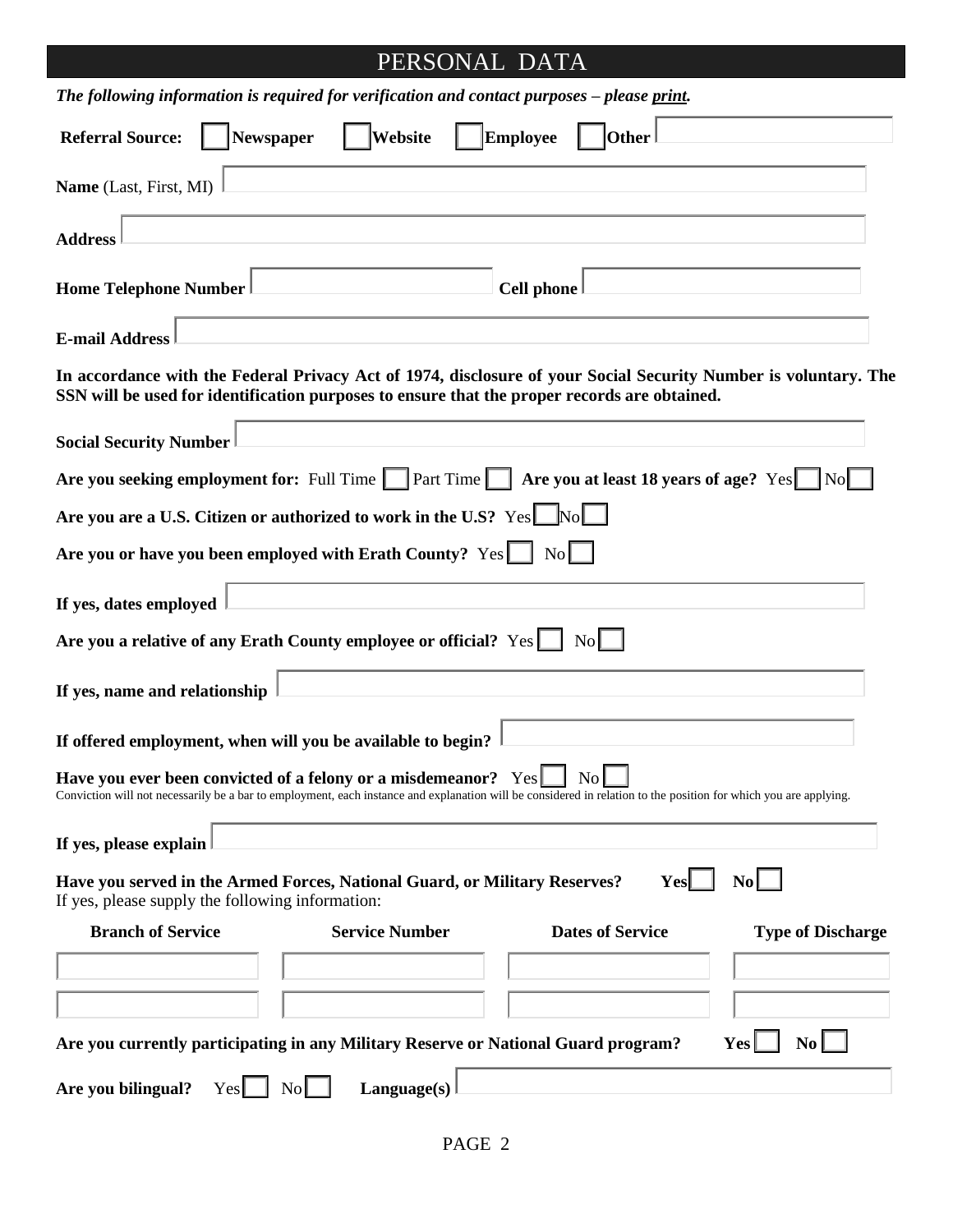## EDUCATION **Positions within the department require a high school diploma or its equivalent. Please indicate your current situation with regard to this requirement by checking one of the appropriate boxes.** I HAVE A HIGH SCHOOL DIPLOMA I PASSED THE G.E.D. (GENERAL EDUCATIONAL DEVELOPMENT TEST) DATE **Please indicate all of the schools you have attended starting with high school. A review of your school records may be used in conjunction with those contacts. Name of School Major or Specialty All All Degree Earned School Major or Specialty Community Degree Earned** LICENSES AND CERTIFICATES **List all current and valid licenses, such as Driver's License, TCLEOSE, Attorney, Accountant, etc. Type of License** *Number* **Expiration Date**  EXPERIENCE AND EMPLOYMENT **Beginning with your most current employment, please list all jobs including part-time, temporary and voluntary positions, as well as individual military assignments that you have held in the past 5 years. If you have had intervening periods of unemployment, please list those periods in sequence in the spaces provided. If you need additional space, continue on a separate sheet of paper and attach to this application. Do you have any concerns about your current employer being contacted?** Yes  $\begin{bmatrix} \mathbf{N}\mathbf{0} \end{bmatrix}$ From To To Phone Number **Employer Supervisor's Name** Address Job Title Salary Salary Full Time Part Time Temporary Voluntary Duties Reason for Leaving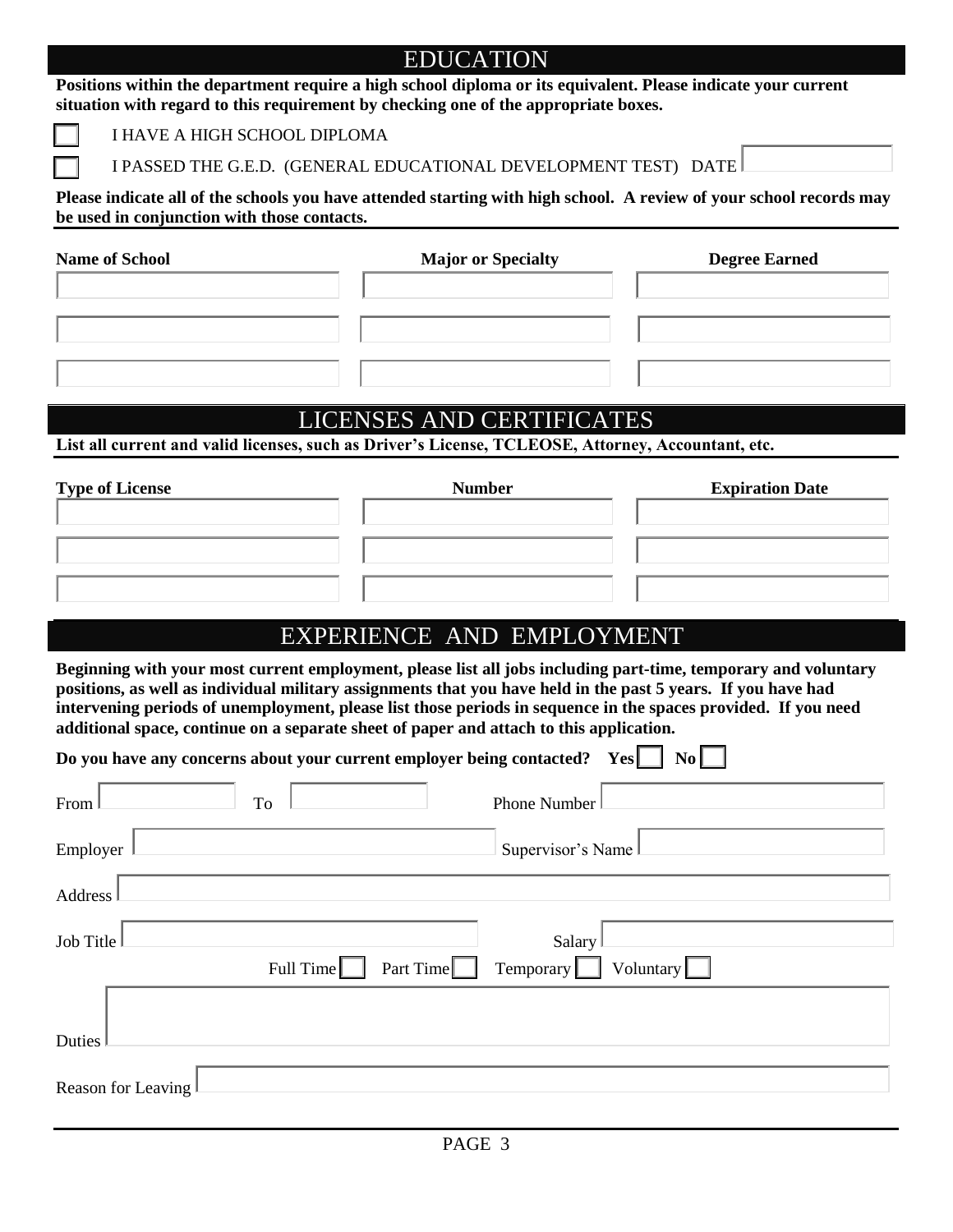| To<br>From                           | Phone Number                                                       |  |  |
|--------------------------------------|--------------------------------------------------------------------|--|--|
| Employer                             | Supervisor's Name                                                  |  |  |
| Address                              |                                                                    |  |  |
| Job Title                            | Salary                                                             |  |  |
| Part Time<br>Full Time $\Box$        | Temporary $\boxed{\phantom{1}}$<br>Voluntary $\lfloor$             |  |  |
| Duties                               |                                                                    |  |  |
| Reason for Leaving                   |                                                                    |  |  |
| T <sub>o</sub><br>From               | Phone Number                                                       |  |  |
| Employer                             | Supervisor's Name                                                  |  |  |
| Address                              |                                                                    |  |  |
| Job Title                            | Salary                                                             |  |  |
| Part Time<br>Full Time $\Box$        | Temporary $\boxed{\phantom{1}}$<br>Voluntary $\boxed{\phantom{1}}$ |  |  |
| Duties                               |                                                                    |  |  |
| Reason for Leaving                   |                                                                    |  |  |
| To<br>From                           | Phone Number                                                       |  |  |
| Employer                             | Supervisor's Name                                                  |  |  |
| Address                              |                                                                    |  |  |
| Job Title                            | Salary                                                             |  |  |
| Part Time $\Box$<br>Full Time $\Box$ | Voluntary<br>Temporary                                             |  |  |
| Duties                               |                                                                    |  |  |
| Reason for Leaving                   |                                                                    |  |  |